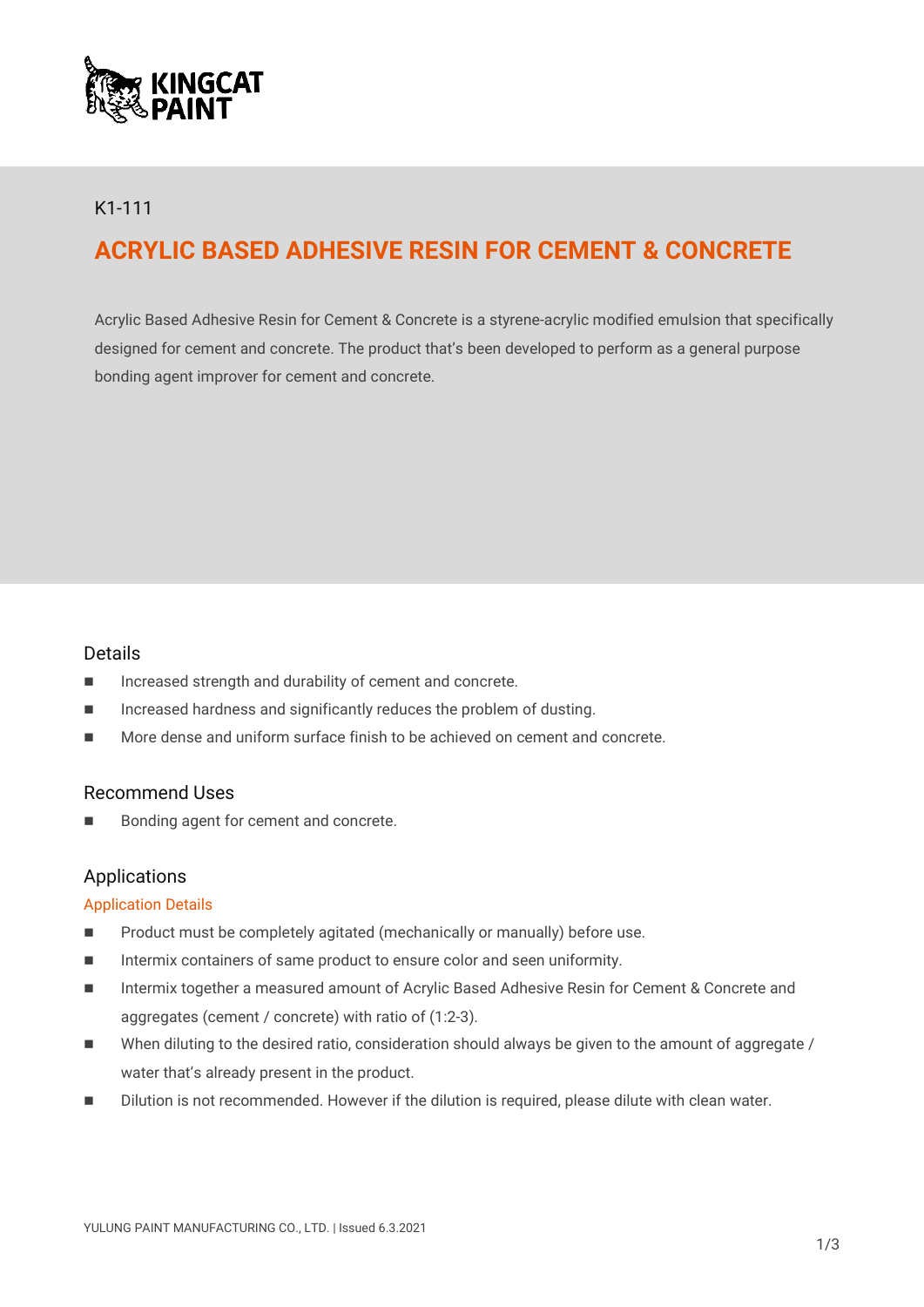# Technical Data

| <b>Property</b>       | <b>Value</b>                                    |
|-----------------------|-------------------------------------------------|
| <b>Tools</b>          | <b>Trowel</b>                                   |
| <b>Drying Time</b>    | Touch Dry 1-2 Hours, Recoat 3-4 Hours (at 25°C) |
| Coverage              | 10 $m^2$ per gallon                             |
| <b>Density</b>        | $1$ kg/L                                        |
| <b>Viscosity</b>      | $<$ 500 m.Pas at 25 $^{\circ}$ C                |
| <b>Available Size</b> | 1 Gallon, 5 Gallon                              |
| <b>Shelf Life</b>     | 24 months unopened condition                    |
| Color                 | <b>Milky White</b>                              |

Drying and recoat times are temperature, humidity, and film thickness dependent.

Practical coverage is for reference only, which can be differ depending on the brushing surface, flatness and film thickness.

**These figures are only intended as a guide and should not be used in preparing specifications.**

# Storage

Product should be store in the dry and cool area, please avoid direct sunlight contact to prevent deterioration. Storage beyond the date specified on the label does not necessarily mean that the product is no longer usable. In this case however, the properties required for the intended use must be checked for quality assurance reasons.

After container is opened, use the product immediately and prevent long-term storage.

# Cautions and Safety

- Do not use if rain or heavy dew is expected within 24 hours.
- Avoid applying the product when the temperature is below 50°F.
- **KEEP OUT REACH OF CHILDREN DO NOT TAKE INTERNALLY.**
- When spraying. Do not breathe spray, wear suitable respiratory protective equipment.
- **Number** Avoid direct contact with skin and eyes.
- In case of contact with eyes, rinse immediately with plenty of water and seek for the medical advice.
- **After contact with skin, wash with soap and water.**
- Safety Data Sheet (SDS) is available on [www.kingcatpaint.com.tw.](http://www.kingcatpaint.com.tw/)

# Disclaimer

The information and recommendations set forth in this Product Data Sheet are based upon tests conducted by or on behalf of Yulung Paint. Such information and recommendations set forth herein are subject to